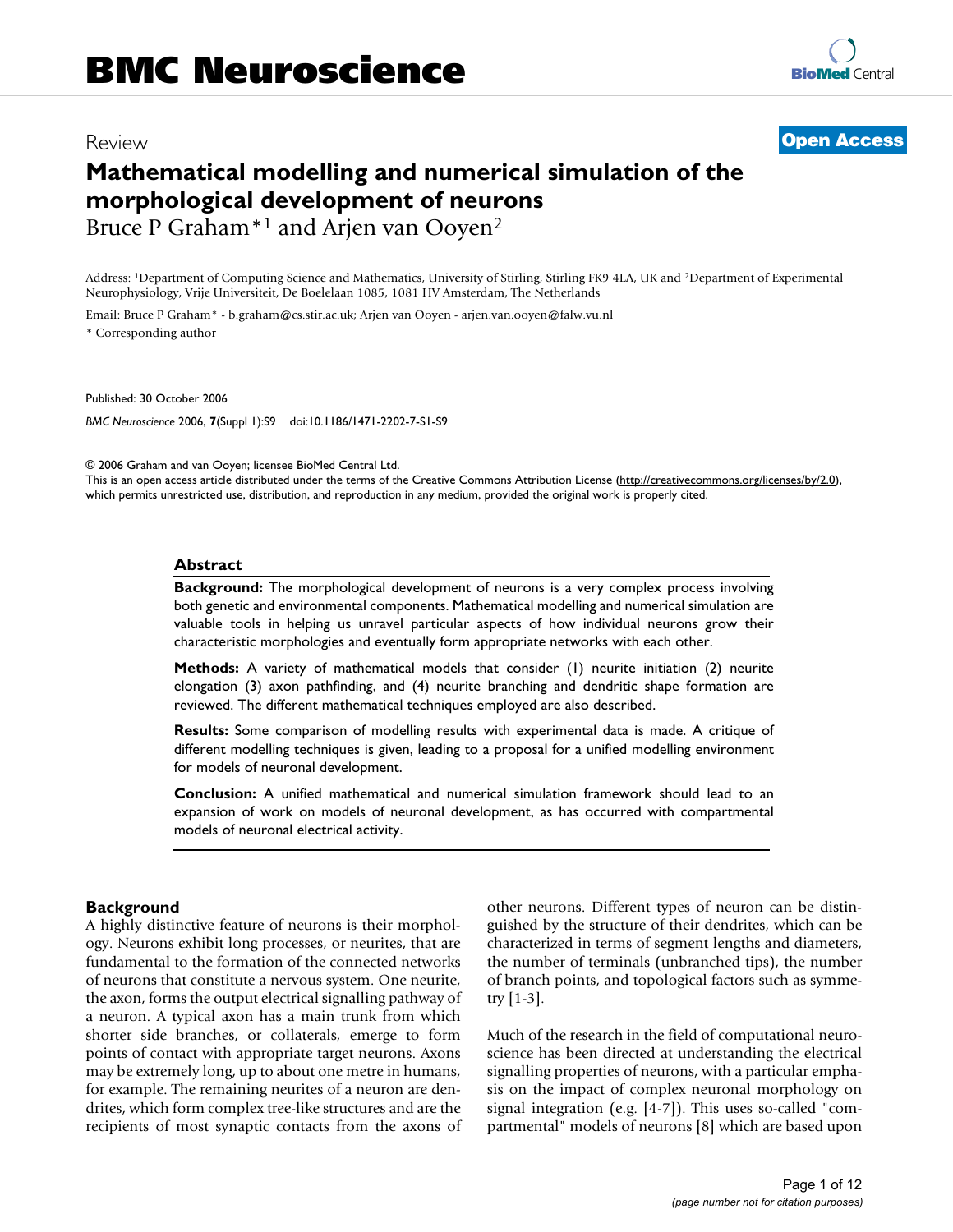solving a well understood partial differential equation (PDE) for membrane voltage over space and time, where space is one dimensional along the length of neurites. Powerful numerical techniques for integrating this equation and for coping with the branched structures of neurons have been developed [9,10]. Sophisticated computer simulation packages, such as NEURON [11][http://](http://www.neuron.yale.edu) [www.neuron.yale.edu](http://www.neuron.yale.edu) and GENESIS [12][http://www.gen](http://www.genesis-sim.org) [esis-sim.org,](http://www.genesis-sim.org) make the creation of electrical signalling models a near user-friendly experience. Such packages provide graphical interfaces for both model construction and for the display of results.

However, this research into electrical signalling ignores the fascinating problem of how a neuron's complex morphology is created during nervous system development. Mathematical modelling and numerical simulation are invaluable tools to help us unravel the processes underlying morphological development. The sorts of model that have been investigated vary widely and are typically aimed at a particular aspect, such as target finding by axons, rather than describing the entire development of a neuron. Consequently, no uniform mathematical or numerical techniques have yet emerged to lead to the building of the sort of user-friendly software available for modelling electrical signalling. In this review we consider a range of modelling endeavours exploring aspects of neuronal morphological development. In conclusion we suggest the features of a computer simulation package that could ease the pain of creating new models of neuronal

development and eventually allow the exploration of whole neuron development.

# **Methods**

# *Overview*

This review is largely about methods for modelling neuronal development, rather than the latest research results. We will, however, point out the major findings of various models along the way. The review is not exhaustive of all theoretical work on neuronal development (for a comprehensive overview see [13]), but concerns mathematical models aimed at understanding the biophysics of the outgrowth of neurites. Most models consider only specific aspects of neurite outgrowth, and so in turn we will look at models of (1) neurite initiation (2) neurite elongation (3) axon pathfinding, and (4) neurite branching and dendritic shape formation.

#### *Neurite initiation and differentiation*

The first problem concerns how neurites form from an initially spherical neuronal cell. Then, subsequent to initiation, there is a process of differentiation in which one of the neurites becomes the axon, and the remaining neurites form the dendrites. These stages of growth are illustrated in Figure 1. Mathematical modelling of these processes has been undertaken by Hentschel and colleagues over the last decade [14-18]. They investigated how initial neurite outgrowth could be established by a positive feedback mechanism triggered by small inhomogeneities in the cell surface [14,15,18]. Calcium is assumed to be the morphogen that promotes cell out-



#### **Figure 1**

**Neurite initiation and differentiation**. (a) Cell surface inhomogeneities cause instabilities that lead to the formation of broad lamellipodia that condense into short neurites. (b) Competition for a growth-permitting chemical produced in the cell body can lead to the fastest growing neurite becoming the only outgrowing neurite, characteristic of axonal differentiation.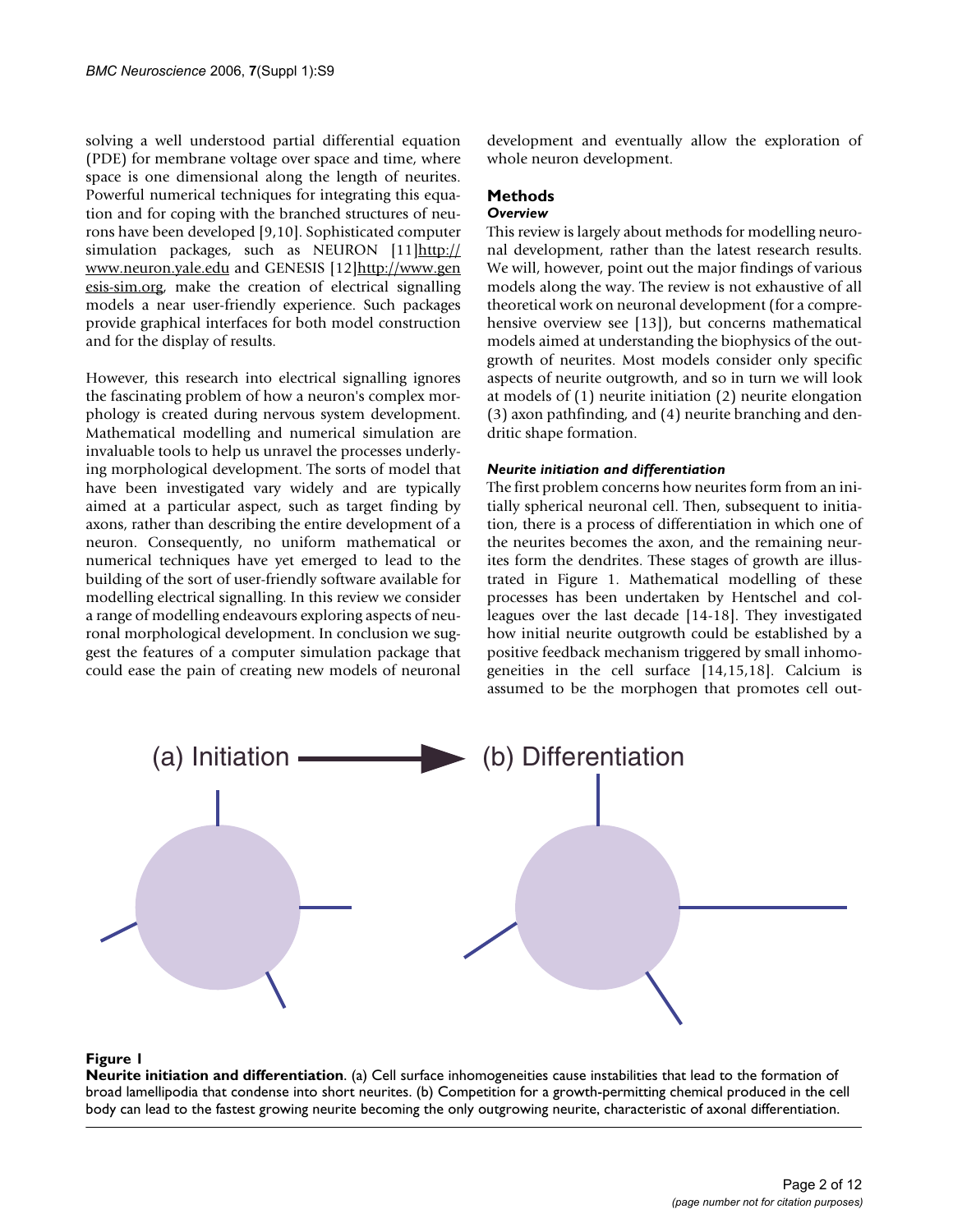growth. In an excitable membrane model, local membrane potential is modulated by the influx of sodium through voltage-dependent sodium channels. Calcium influx also occurrs through voltage-dependent channels. Small bulges in the cell surface produce focal depolarizations leading to elevated sodium and calcium entry and hightened calcium-dependent outgrowth of the bulge, eventually leading to neurite formation. Sodium, calcium and voltage gradients are established from the distal to proximal ends of the neurite, in accord with experimental evidence.

The model was simulated using a cellular automata approach in which the cell interior is divided into 1 μ*m*<sup>2</sup> blocks and the cell surface is described by a linked list of 1 μ*m* segments of membrane. Each segment contains information about the local transmembrane potential, the conductance of sodium and calcium and their submembrane concentrations. The concentrations of sodium and calcium in each cytoplasmic block are calculated on the basis of a quasi-equilibrium assumption. Growth proceeds by the addition or subtraction of segments from the cell surface. Full details of the simulation procedure are given in [18]. Further outgrowth of neurites is assumed to be rate-limited by the availability of a particular, but unspecified chemical at each neurite tip [16-18]. This chemical is produced in the cell body and transported by diffusion and active transport to the end of each neurite emanating from the cell body. This scenario was modelled by a set of coupled ordinary differential equations (ODEs) describing the chemical concentration in the cell body,  $c_{0}$ , and in each of *n* neurite terminals,  $c_1$  to  $c_n$ , and the lengths of each neurite,  $l_1$  to  $l_n$ . The equations are:

$$
T_i = DA \frac{c_0 - c_i}{l_i} + F \frac{dl_i}{dt} c_0 \quad (1)
$$

$$
\frac{dc_0}{dt} = \frac{1}{V_0} \left( S - \sum_{i=1}^n T_i \right) \qquad (2)
$$

$$
\frac{dc_i}{dt} = \frac{1}{V_i} \left( T_i - G \frac{dl_i}{dt} \right) \qquad (3)
$$

$$
\frac{dl_i}{dt} = \alpha c_i \qquad (4)
$$

where  $T_i$  is the transfer rate of chemical from the soma to a neurite tip, *D* is the diffusion constant, *A* is the cross-sectional area of a neurite,  $V_0$  is the volume of the soma,  $V_i$  is the volume of a neurite tip, and *F* is a growth-dependent active transport rate. The elongation rate of a neurite is proportional  $(\alpha)$  to the concentration in the tip,  $c_i$ , and chemical is consumed in the tip at a rate proportional (*G*) to the elongation rate.

A "winner-take-all" dynamic instability can emerge if one neurite has a slightly larger initial growth rate. This leads to greater consumption of the chemical at this neurite tip and the subsequent capturing of more chemical by this neurite than by the others. This quickly leads to rapid growth by this one neurite, with all other neurites having only very slow growth. This is characteristic of the differential growth of the neurite that becomes the axon in real neurons. This model is able to reproduce the results of a number of axotomy experiments in which severing of the nascent axon at different lengths, relative to the other neurites, results in either the axon reestablishing itself or another neurite becoming the new axon [18]. Such competitive effects between neurites have also been investigated in similar ODE models of the growth of branched dendritic structures [19-21].

#### *Neurite elongation*

Following initiation, neurites elongate and branch, reaching lengths of tens to hundreds of micrometres for dendrites, to over a metre or more for long axons. Modelling has been used to explore just how neurites elongate and the biophysical constraints on the lengths that may be achieved. This work has centred around the dynamics of cytoskeleton construction, particularly of the microtubules that form the major supporting scaffold within neurites [19,22-24]. Elongation is assumed to be a function of the amount of available free tubulin at the growing tip of a neurite, which is assembled onto the ends of microtubules, extending the internal cytoskeleton. The constraints to growth are the production rate of tubulin and its transport from its site of synthesis, typically assumed to be the cell body (but see Alvarez et al [25]), to the neurite tip by diffusion and active transport. An illustration of this model is given in Figure 2. The most mathematically sophisticated treatment of this problem is the continuum model developed by McLean and colleagues [23,24] in which a PDE describes the tubulin concentration along the length of a single, unbranched neurite. This model essentially consists of the following four equations:

$$
\frac{\partial c}{\partial t} + a \frac{\partial c}{\partial x} = D \frac{\partial^2 c}{\partial x^2} - gc \qquad (5)
$$

$$
\frac{dl}{dt} = r_g c \Big|_{x=l} - s_g \qquad (6)
$$

$$
-\frac{\partial c}{\partial x} = \varepsilon_0 c_0 \text{ at } x = 0 \qquad (7)
$$

$$
-\frac{\partial c}{\partial x} = \varepsilon_l c - \zeta_l \text{ at } x = l \quad (8)
$$

The free tubulin concentration at a point *x* in the neurite at time *t* is given by  $c(x, t)$ . The length of the neurite at time *t* is given by *l*(*t*). Space *x* lies in the domain 0 to *l*. Tubulin moves by active transport (*a*) and diffusion (*D*), and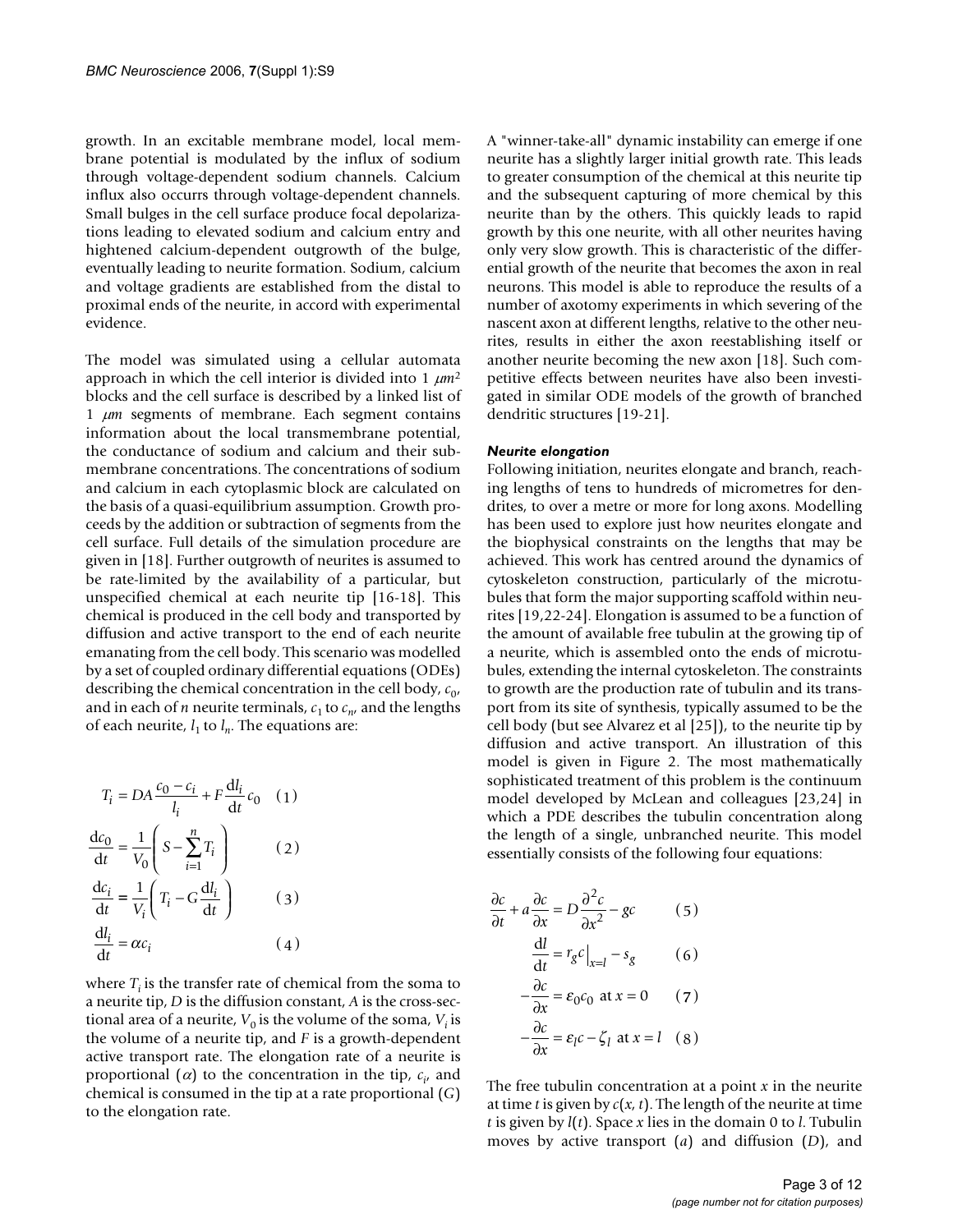

#### **Figure 2**

**Neurite elongation**. Construction of the microtubule cytoskeleton is a rate-limiting factor in neurite elongation. The rate of construction is determined by the production and transport of tubulin along a neurite, and the assembly of tubulin onto the ends of microtubules at the neurite tip.

degrades with rate *g*. Synthesis of tubulin in the cell body at rate  $\epsilon_0 c_0$  results in a flux of tubulin across the boundary at *x* = 0. Assembly of tubulin onto microtubules results in a flux of tubulin across the boundary at  $x = l$  (assembly flux <sup>∈</sup>*l* and return flux ζ*<sup>l</sup>* ) and a change in length (assembly rate  $r_g$  and disassembly  $s_g$ ).

This model is a generalisation of previous ODE and algebraic treatments of this scenario [19,22]. Its solution, both analytically and numerically, is complicated by the fact that it is of the moving boundary type ie the spatial domain changes over time due to changes in the length, *l*. A stable and accurate numerical solution has been proposed in which the spatial domain is discretized into a fixed number of *N* grid points and integration is carried out on a spatially-transformed domain in which *x* lies only in 0 to 1 [26]. Transforming back into the real length domain results in the grid points growing further apart as the length increases.

Steady-state analysis has revealed that growth can proceed in three different regimes, as determined by the relative proportions of *construction*, due to the synthesis and active transport of tubulin and its assembly onto microtubules, and *dissipation*, due to tubulin diffusion, degradation and its disassembly from microtubules [23,24]. If construction dominates dissipation, then large growth results. If dissipation dominates construction then only short lengths are achieved. Moderate growth ensues if construction and dissipation are approximately balanced. The transition between growth regimes is highly nonlinear. Growth in the large and short regimes is quite damped and is determined by active transport in the large regime and diffusion in the short regime. Oscillations in length can occur in the moderate regime where growth is affected by both the active transport and diffusion of tubulin [26]. The ODE models described so far only prescribe concentrations at a small number of points, typically the cell body and neurite tips (but see work on compartmental models, described below). Numerical solution of this PDE model enables the visualisation of tubulin concentration over space and time, to any desired resolution, as the neurite grows [23].

Aspects of this model have been the subject of more detailed treatments. Active transport of tubulin is here assumed to proceed with a flux proportional to the local concentration. In reality, tubulin dimers undergo periods of active transport when they are attached to the molecular motors, interspersed with periods of free diffusion. A PDE reaction-diffusion-transport model that covers this scenario, and considers both uni- and bidirectional motors for the active transport of intracellular organelles has been investigated by Smith and Simmons [27].

Modelling has also been directed at examining the detailed process of microtubule assembly. Monte Carlo simulation of the reaction and diffusion of individual tubulin dimers near the tip of a microtubule has been used to investigate the outgrowth dynamics of a microtubule and the sources of variability that might underly the observed dynamic instability in which a microtubule may switch from elongation to retraction and vice versa [28]. A mean field approach has been used to determine the dif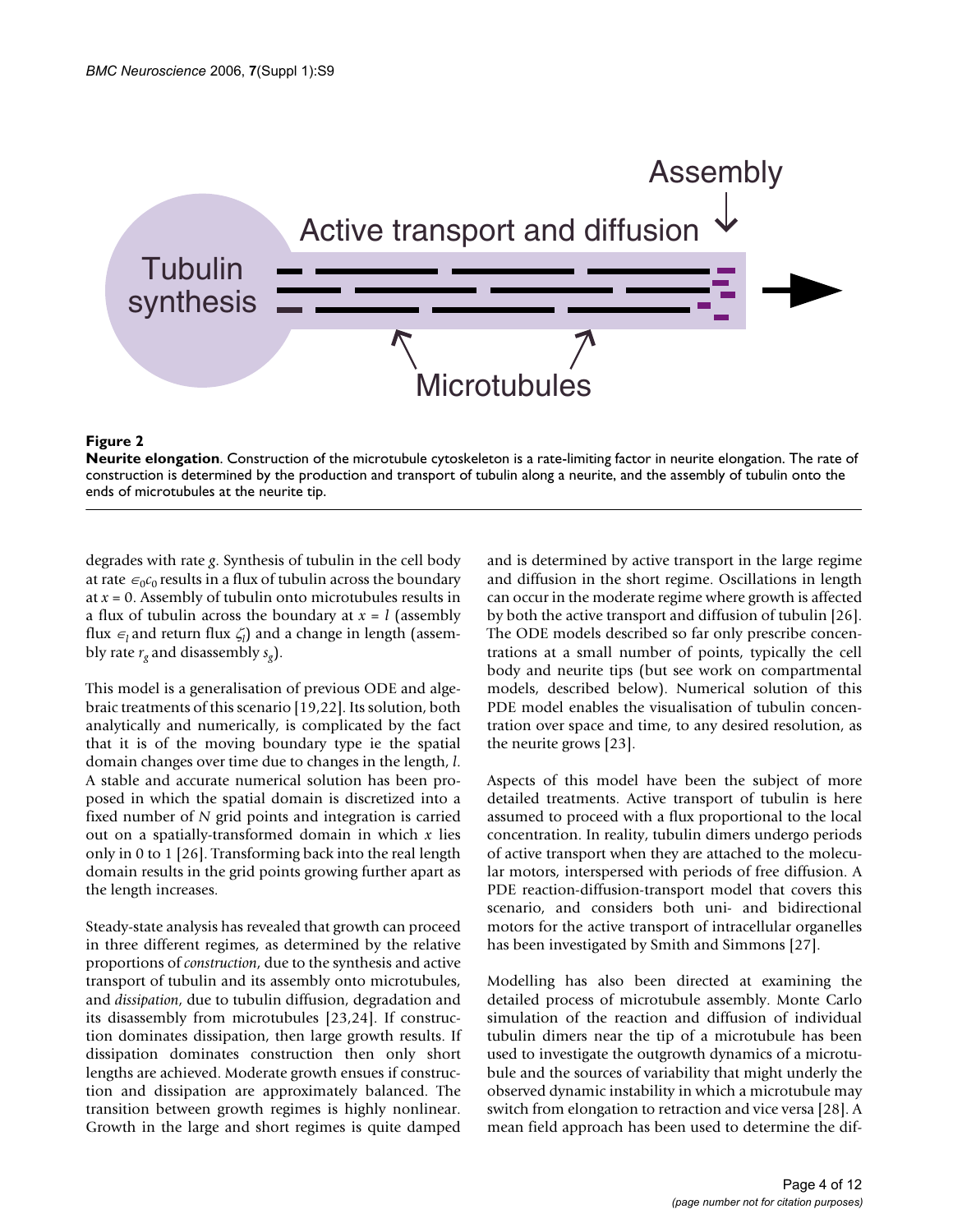fusion-limited rate of microtubule assembly, with the conclusion that observed assembly rates are not limited by the diffusion of free tubulin [29].

The growth cone at the tip of a neurite also plays a significant part in neurite elongation and is not explicitly included in the microtubule assembly models. However, microtubules extend into the growth cone and interactions between the growth cone and microtubules are significant for neurite outgrowth. Microtubules exhibit socalled dynamic instability, the random alternation between microtubule growth and shrinkage. This process plays an important role in the motility of growth cones and their finger-like protrusions, the filopodia. The volume of a growth cone is so small that growing or shrinking microtubules are expected to cause fluctuations in the concentration of free tubulin. Monte Carlo simulations have shown that these fluctuations have a significant effect on microtubule dynamic instability [30]. They shorten microtubule growth and shrinkage times and change their distributions from exponential to non-exponential, gamma-like, which, interestingly, allow optimal search behaviour by microtubules [31]. Thus, growth cone volume, via its influence on the fluctuations in the concentration of free tubulin, can affect dynamic instability and, consequently, growth cone motility.

The growth cone exerts tension on the trailing neurite which influences microtubule assembly rates. Precisely how tension affects assembly has been the subject of a number of modelling studies (reviewed in [32]). Physical considerations essentially lead to a description in which the rate of microtubule assembly is an inverse function of the elastic tension, *F*, on the microtubules due to stretching of the neurite:

$$
\frac{\mathrm{d}l}{\mathrm{d}t} = r_g \exp(-kF)c_l - s_g \tag{9}
$$

where *l* is microtubule length,  $r<sub>e</sub>$  is the unmodified assembly rate and  $s<sub>e</sub>$  is the disassembly rate (assumed not to be a affected by tension). Tension from the growth cone can relieve this elastic tension (lowering *F*) and thus promote assembly and outgrowth. In the PDE model described above, all tensions are assumed to be constant throughout. A description that considers variation of tension over time needs the inclusion of a hetergeneous environment that is detected by the advancing growth cone. Such models have been formulated for studying axon guidance, as described below.

The growth cone itself contains a complex actin cytoskeleton. It has been proposed that this cytoskeleton, when supporting lamellipodia at the leading edge of the cone, undergoes a caterpillar like movement to propel the growth cone along [33]. A more detailed modelling study of actin cytoskeleton dynamics in lamellipodia supporting cell movement is reported in [34].

#### *Axon pathfinding*

A fundamental feature of the outgrowth of an axon is its ability to follow a path to an appropriate target. This requires the axon's growth cone to sense environmental cues and to be able to turn towards the desired direction, or away from an incorrect location. Modelling efforts have been directed at the growth cone's ability to sense external chemical gradients [35], its turning ability [32,33,36], and the formation of nerve tracts in which groups of related axons bundle together and travel to a remote target region [37,38]. Related work, which will not be covered here, includes the problem of topographic map formation in which the topography of the sending region of neurons is preserved in the pattern of connections formed by the arriving axons over the target region [39].

The most fully worked example of axonal elongation and direction finding is that of Aeschlimann [32,36].

She considers the outgrowth of a single, unbranched axon in a two-dimensional external environment containing chemical gradients and glial cells (Figure 3). Elongation and bending of the axon is determined by visco-elastic stretching and nonelastic extension due to microtubule assembly. Direction finding and steering is the function of filopodia extending from a circular growth cone at the axon tip. Filopodia elongate to a fixed maximum length, then retract. Retracting filopodia exert tension on the growth cone, which in turn influences axon elongation. The direction of elongation is determined by the vector of forces generated by the distribution of filopodia on the surface of the growth cone. The probability that a new filopodium will emerge at a point on the surface is determined by the local submembrane calcium concentration, which is influenced by existing filopodia. A filopodium can detect a chemical gradient along its length [35] or physical contact with an external glial cell, with both signals resulting in an influx of calcium into the growth cone at the base of the filopodium. This results in a positive feedback, with the calcium concentration being increased most around existing filopodia sensing the largest gradients, and in turn increasing the probability of new filopodia emerging in this area. Localised groups of filopodia contribute strongly to the tension vector and can thus cause the growth cone to turn towards and grow along the maximum external concentration gradient of an attracting chemical. This complex model contains many components and includes a coupled ODE description of neurite elongation and probabilistic descriptions of filopodium formation.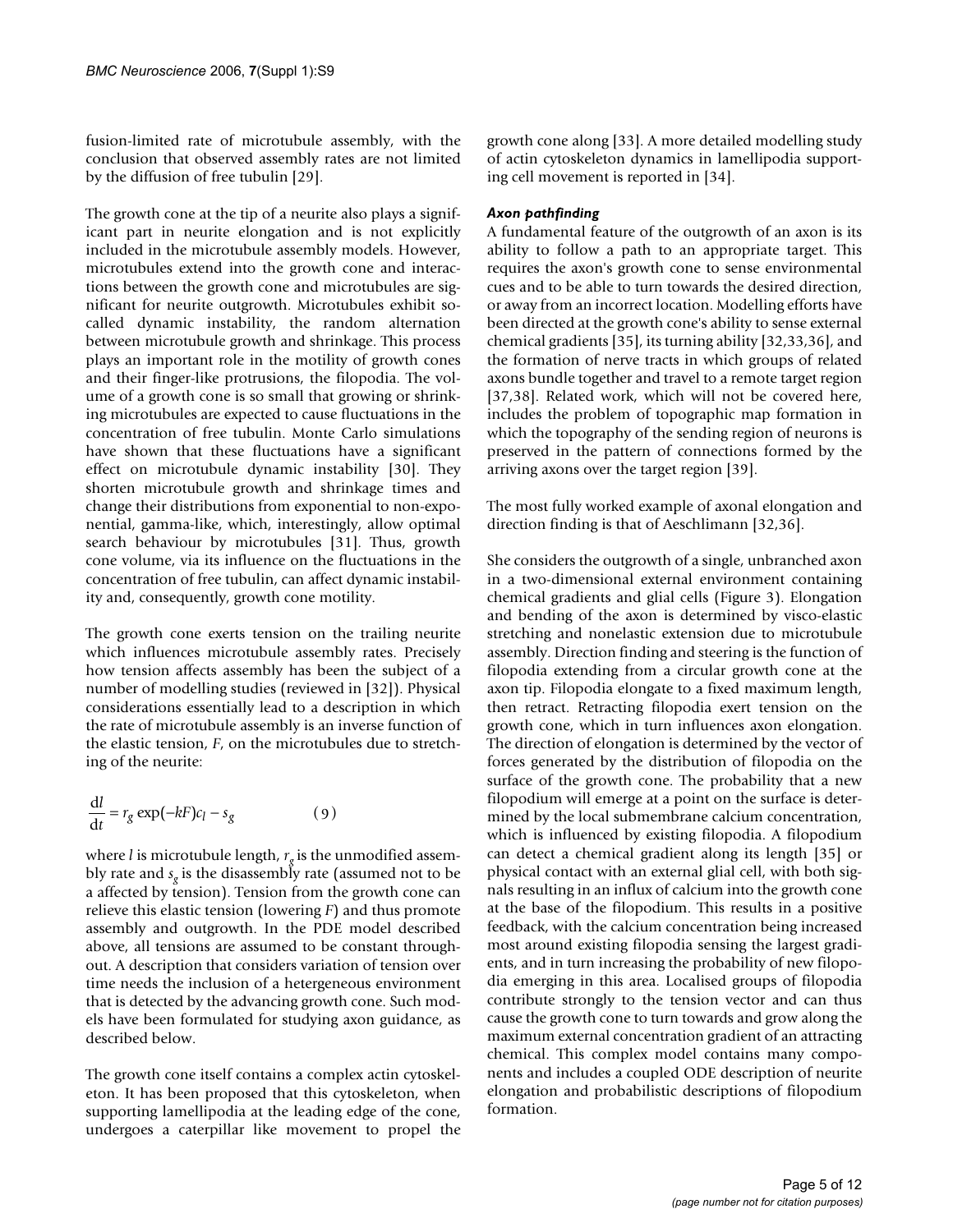

#### **Figure 3**

**Axonal pathfinding**. Detection of chemoattractants in the external environment by filopodia produces tension on the growth cone in particular directions. The growth cone will turn towards and grow along the dominant direction. If similar forces are exerted on opposite sides of the cone, the tension may be enough to split the cone into two, leading to the formation of daughter branches.

Maskery et al [40] use a much simpler model of axonal pathfinding in which a growth cone undergoes stochastic changes in direction or is repulsed by external cues to demonstrate that guidance by external cues is most effective when growth is at a transition between being dominated by stochastic or deterministic effects.

Models of how groups of growing axons form bundles, or fascicles, have been explored by Hentschel and van Ooyen [37]. In their most efficient (de)bundling model, a diffusible signal released by the target region provides longrange axon guidance. Bundling of the axons occurs due to a diffusible chemoattractant released by the axonal growth cones, causing the axons to grow towards each other. Debundling of the axons as they come near the target occurs due to a chemorepellant released by the axonal growth cones, with the amount of chemorepellant being a function of the concentration of the target-released attractant. Debundling must occur for the axons to spread out and innervate the full extent of the target region. The chemoattractant and repellant released by the axonal growth cones remain hypothetical. They could plausibly be mediated by contact interactions between growth cone filopodia, rather than be diffusible molecules [37].

The two dimensional implementation of this scenario involves treating each target cell and each growth cone as a point source for attractant or repellant. The quasi-steadystate concentration gradient of each chemical from each source is calculated and summed. The change in position,  $\mathbf{r}_{\alpha}$  of each growth cone,  $\alpha$ , is then calculated as a function of the two attractive and one repulsive gradients:

$$
\frac{d\mathbf{r}_{\alpha}}{dt} = \lambda_{c} \nabla \rho_{c}(\mathbf{r}_{\alpha}(t), t) + \lambda_{t} \nabla \rho_{t}(\mathbf{r}_{\alpha}(t), t) - \lambda_{r} \nabla \rho_{r}(\mathbf{r}_{\alpha}(t), t)
$$
\n(10)

where  $\nabla \rho_x$  is the concentration gradient of growth cone (*c*) or target (*t*) attractant, or growth cone repellant (*r*) and  $\lambda_r$ is the associated growth rate constant.

Segev and Ben-Jacob [41,42] have used a similar modelling approach to explore more general chemotactic effects in neuronal network formation in a 2D environment. In their models single axons grow out from each soma, with their direction of growth being determined by a variety of attractive and repulsive environmental cues. In particular, each soma is assumed to emit a repulsive signal. Once an axon reaches a specified length it emits a pulse of an attractive signal. A soma then responds by itself emitting an attractive signal if it detects an above-threshold concentration of growth cone attractor. As a consequence a growth cone is then attracted to the nearest soma. This model was used to investigate the patterns of network connectivity that could result from various initial spatial distributions of somas. In some simulations spatial distributions of glial cells that emitted chemotactic signals were also present. Validation of these models awaits new measures for characterizing and distinguishing between different network organisations.

#### *Neurite branching and dendritic shape formation*

Neurites do not just elongate, they also make repeated branches. Branch formation is either due to a bifurcation of the growth cone, or the interstitial formation of a new branch part way along an existing neurite. Growth cone bifurcation seems to largely underly the formation of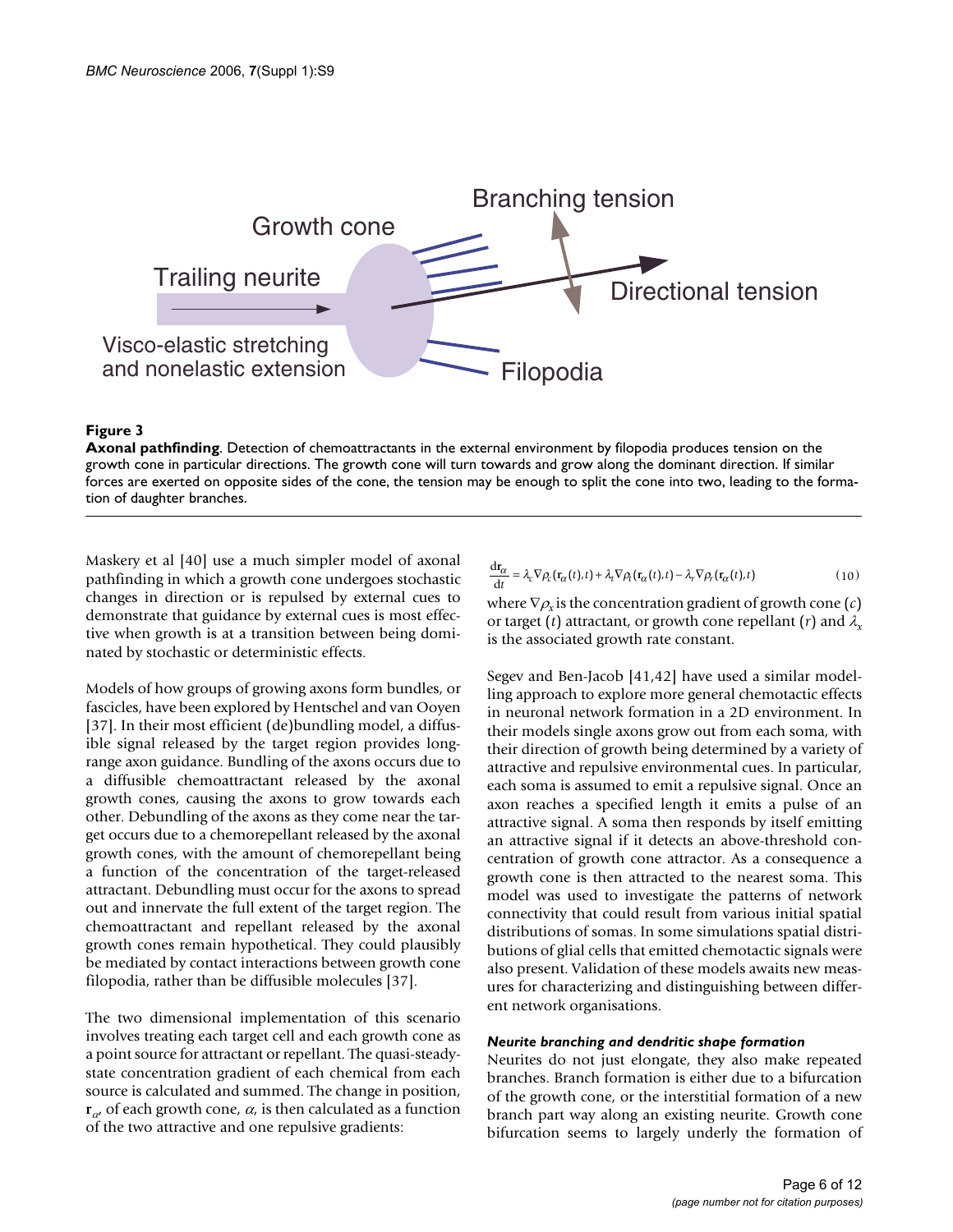many different types of dendrite [43]. Interstitial branching is important for the formation of axon collaterals [43] and also for the creation of short oblique branches in certain dendrites [44]. We will concentrate here on mathematical models that consider the biophysics of growth cone bifurcation and the implications for the creation of the dendritic structures that characterize different neuronal types. The models can be divided into those that describe external influences on the growth cone and those that consider internal constraints on cytoskeletal construction and stability. There is also a range of statistical models that are aimed at the reconstruction of realistic dendrites, without necessarily describing the developmental process (see for example [45,46]). Such models will not be considered here.

Models of branching due to external influences consider tension on the growth cone due to filopodia sensing cues in different directions in the environment [47,48]. If there is sufficient tension in opposing directions on different sides of the growth cone, then the cone splits apart to form two daughter branches, which proceed to elongate in the direction of the sensed cues (Figure 3). These models consider growth along a plane, equivalent to an isolated neuron growing in culture. The external environment is populated by attracting cues, which are either point sources or continuous chemical gradients. A number of filopodia radiate from a point growth cone, with direction and tension dependent on the pattern of external cues. A tension threshold determines when the growth cone branches as it elongates through the environment. The micro-details of the internal actin cytoskeleton, its stability and how it is rearranged following a branching event are not considered in these simple models. The output of these models is comparable to data on branching angles and segment lengths from cells grown in tissue culture [49].

Theoretical studies indicate that dendritic branching angles may follow a principle of neurite volume minimisation [50], or equivalently, equilibration of tension forces on growth cones [51]. Network formation may refine branch angles to minimise neurite lengths [52]. Statistical analysis also indicates a strong tendency for neurites to grow away from their parent cell body, thus influencing branching angles [53]. Models of internal constraints are similar to the models of elongation based on the construction of the microtubule cytoskeleton. In addition to considering the rate of neurite elongation due to microtubule assembly, these models also consider the stability of the resultant microtubule bundles as determining the likelihood for a neurite tip to bifurcate. As with the external models, an explicit model of the growth cone and its actin cytoskeleton currently are not included.

The basic model considers whether the production and transport of an unspecified branch-determining substance imparts constraints on branching [54]. Statistical models of dendrite formation indicate that the probability of a neurite bifurcating is modulated as the tree grows and is a function of the number of terminals in the tree and the number of branch points between a particular terminal and the cell body (centrifugal order) [3]. The basic model shows that modulation of branching probability as a function of the number of terminals and their centrifugal order can arise from variations in the availability of a branch-determining substance at each terminal due to the diffusion and active transport of that substance from its site of production in the cell body. Such a substance can plausibly be identified as tubulin, or possibly a microtubule-associated protein, such as MAP2, that influences the stability of microtubule bundles in dendrites.

More sophisticated models describe both elongation and the branching rate explicitly as functions of tubulin and MAP2 concentrations at a terminal (Figure 4) [55,56]. Both tubulin and MAP2 are assumed to be synthesised in the cell body and transported by diffusion and active transport along the growing dendrites. At a terminal, the amount of free tubulin and MAP2, and the phosphorlyation state of MAP2 determine the elongation and branching rates. Dephosphorylated MAP2 acts as a cross-linker between microtubules, stabilising the bundles and promoting microtubule assembly. Phosphorylated MAP2, on the other hand, loses its cross-linking ability and destabilises the microtubule bundles, thus increasing the likelihood of a bifurcation event. (De)phosphorylation of MAP2 is a Michaelis-Menten function of the calcium concentration, with small changes in calcium possibly resulting in a large shift in the balance between phosphorylated and dephosphorylated MAP2. Calcium entry is assumed along the length of the dendrite (putatively through voltage-gated channels). The biochemical (de)phosphorylation pathways, involving at least CaMKII and calcineurin, are not explicitly modelled. The elongation and branching rates are given by:

$$
\frac{dl}{dt} = r_g B_l c_l - s_g \quad (11)
$$

$$
P_b = k_b \frac{P_l}{P_l + B_l} \quad (12)
$$

where  $c_l$  is the concentration of free tubulin at a neurite tip,  $B_l$  is the concentration of dephosphorylated and microtubule-bound MAP2,  $P_i$  is the concentration of phosphorylated MAP2 and  $P_{b}$ , is the probability of branching.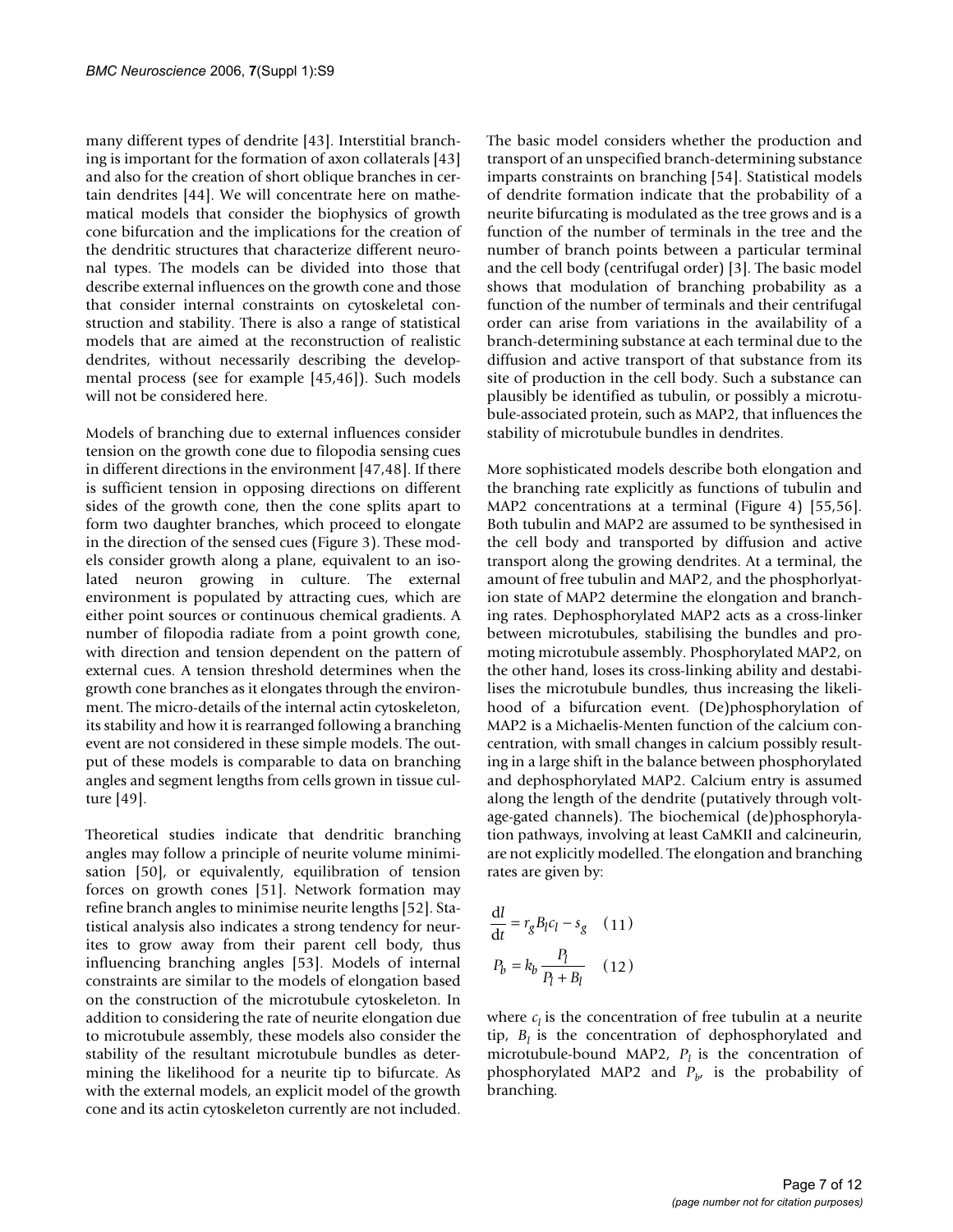

#### **Figure 4**

**Neurite branching**. Construction and stability of the microtubule cytoskeleton may determine both elongation and branching rates. Microtubule bundles are cross-linked by microtubule-associated proteins, such as MAP2. Dephosphorylated MAP2 stabilises the bundles and promotes microtubule assembly, and hence elongation. Phosphorylated MAP2 loses its cross-linking ability, destabilising the bundles and thus increasing the likelihood of neurite branching.

This complex model of elongation and branching has been implemented as a coupled system of ODEs, with their numerical solution following a 'compartmental" approach, as has been used for solving the voltage equation for simulating electrical activity. In this approach, a neurite is divided into a number of short compartments, with chemical concentrations being calculated for the volume of each compartment. Chemicals move between compartments due to bulk diffusion and active transport. As a neurite elongates, new compartments are added when needed. New compartments are also created when a branching event occurs. Various strategies for when and where new compartments are added have been investigated [57]. As with PDE models, this approach also allows visualisation of concentration gradients along the length of neurites, in contrast to ODE models that only consider concentrations in the cell body and in neurite terminals [19,20,37,54]. Work is needed to reconcile this compartmental approach with the numerical solution of the PDE model of neurite elongation [23,24,26].

# **Results and Discussion**

## *Modelling results and experimental data*

All of the models described here are aimed at understanding the biophysics of various processes underlying the morphological development of a neuron. They seek to support explanations for the rate and direction of outgrowth, segment lengths, branching angles and the branching structure of dendrites and axons. Different models have been successful at matching experimental data for some but not all of these features at the same time.

Much of the work draws its motivation from statistical models of neurite outgrowth, with the aim of providing biophysical explanations for statistical phenomena. Dendrites exhibit correlations between segment diameters, lengths and segment branching probabilities [1,2,44]. Complex models of neurite elongation and branching [55,56] predict variations in calcium concentration over time at neurite tips that could alter the balance between elongation and branching through effecting the phosphorylation state of MAP2. These models can produce the trends in segment lengths and branching formation seen in real dendrites. Statistical branching probabilities seem to be a function of the size and topology of the growing dendrite [3] and it has been demonstrated that such a dependency could arise through constraints on the transport of growth determining substances, such as tubulin, throughout the growing tree [54,58]. Tight matches to experimentally measured dendritic topologies have been achieved with this model. Limitations on intracellular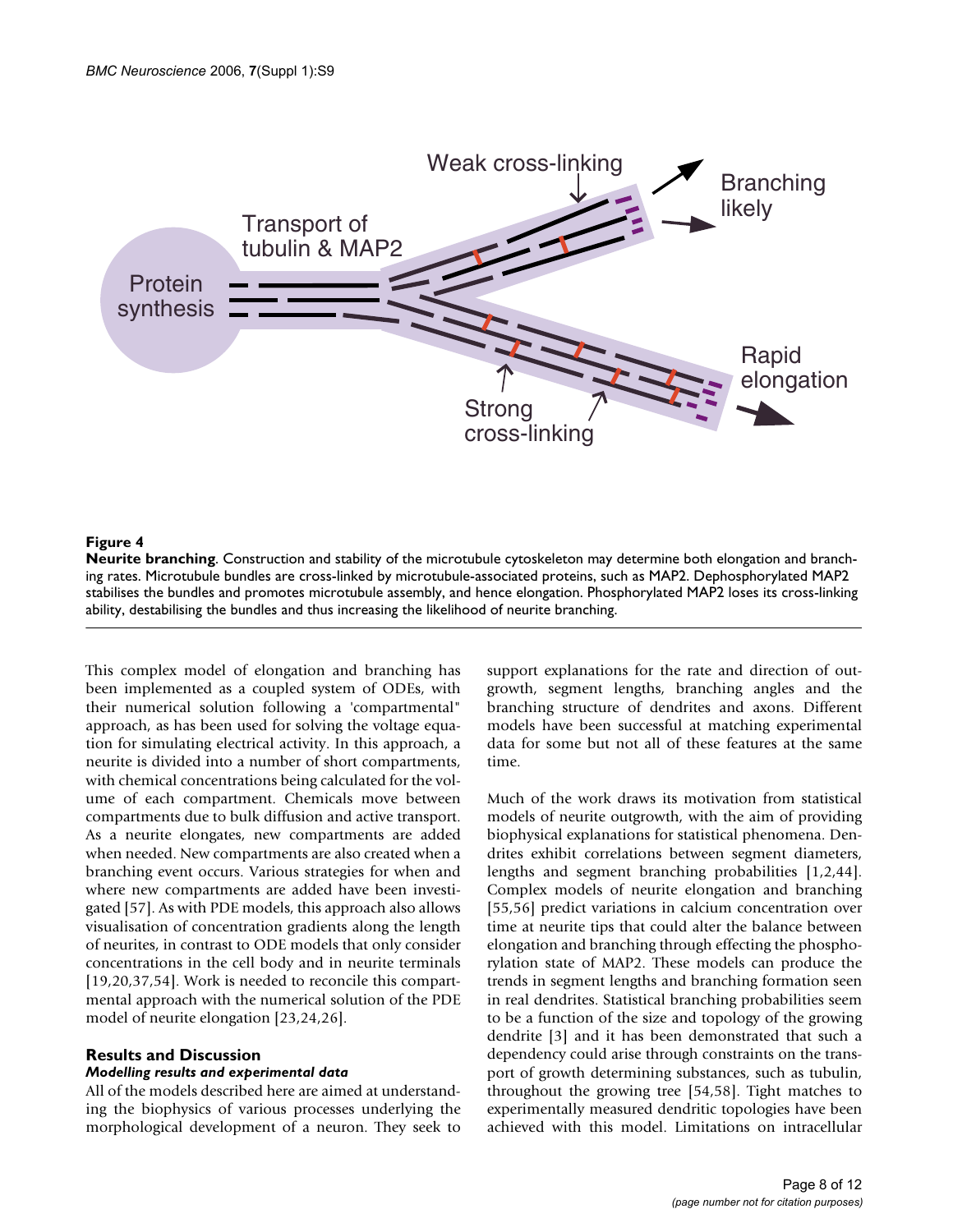transport are also predicted to result in competition for outgrowth between neurites [16,19,20]. An aspect that remains to be captured in biophysically-based models is how the diameter of a neurite segment evolves.

Predictions have been made about the requirements and limitations of extracellular signals for axon guidance and bundling [35,37,40-42]. Temporal and spatial requirements for attractive and repulsive cues to achieve appropriate target finding are suggested, but remain to be confirmed experimentally. For example, debundling may require axonal growth cones to release a repellant as they near their target region [37]. Release of an attractant by a growth cone in a target region that in turn triggers attractant release by target cells may be required for appropriate network connection formation [41,42]. A particular feature of a number of the models is the role of calcium as a second messenger and the importance of spatial inhomogeneities in calcium concentration within a cell. This includes submembrane calcium hotspots in the cell body driving neurite initiation [14,15], submembrane calcium hotspots at the tip of a growth cone influencing filopodium initiation and ultimately growth direction [32], and changes in calcium concentration at a neurite tip altering the phosphorylation state of MAP2 and ultimately the balance between elongation and branching [55,56]. Calcium imaging is beginning to provide data to confirm or deny these models and to help generate new models [18]. Also, no explicit description is attempted in these models of the precise biochemical pathways which lead from calcium to the end effect. Detailed second messenger pathway modelling is a feature of systems biology and sufficient data is available to attempt more detailed modelling here [59].

In summary, biophysically-based models are making predictions about the nature of intracellular and extracellular constraints that could determine the neuronal morphologies and network topologies seen experimentally. Such models consider the dynamics of cytoskeleton construction, the effect of tension on neurite outgrowth, and the temporal and spatial requirements for chemotactic signals.

## *Modelling techniques*

A major feature of models of neuronal development is the necessity to calculate quantities that vary over space as well as time, with the significant complication that the spatial domain itself varies with time. The natural mathematical specification of such problems is the partial differential equation (PDE). The formulation and numerical solution of PDE models for which the spatial domain changes with time are of the moving boundary type and are more difficult to deal with than models with a fixed spatial domain. Nonetheless a PDE model for neurite elongation has been developed [24], but awaits extension to cover a fully branched neuritic structure. In this model, space is one dimensional along the interior of the neurite. Full details of the numerical solution of this model are given in [26].

A two dimensional PDE model of an external environment of arbitrary geometry and containing various point sources of chemical gradients has been formulated and solved numerically [38]. The moving tips of growing neurites have a spatial location within this environment, but the neurite itself has no spatial extent. This framework can be used to model axon guidance in response to both diffusible and non-diffusible, membrane bound molecules. It also allows for the (hypothetical) possibility that growth cones secrete diffusible molecules upon which they respond themselves. The internal state and geometry of the growth cone, which may affect how the growth cone responds to chemical gradients, can also be incorporated. Thus, a wide range of axon guidance models, including those involved in topographic mapping, can be implemented and explored. The framework could easily be extended to include neurite branching due to external influences.

While the mathematical rigour provided by the PDE approach is highly desirable, the flexibility of a "compartmental" approach using a system of coupled ODEs is also potentially very useful. This is particularly evident in simulation software for modelling electrical activity in neurons (e.g. NEURON and GENESIS) in which nonlinear models of ion channel activity are easily incorporated and coupled to the underlying membrane voltage equation. Spatially inhomogeneous distributions of ion channels are easily handled, as are "point processes", such as synapses, that only occur at particular locations. The natural extension of this approach to the scenario of a neuron undergoing morphological development is the addition or deletion of new membrane "compartments" over time [57]. This means that new points are added (or deleted) to the spatial grid on which calculations are made, and existing points are fixed in space. This contrasts to the spatial grid used to numerically solve the PDE model of neurite elongation [26] in which the grid contains a fixed number of points but the mesh is stretched in space to account for growth, effectively moving each point in space over time. Fixing as many points as possible in space is useful when modelling the interaction of an outgrowing neurite with its environment, which may contain chemical gradients, fixed chemical markers and other growing neurites, for example. Exact spatial relationships between objects then are more easily maintained, such as the contact point of a synapse on a neurite. The "compartmental" approach can also allow for the easy incorporation of new ODE, algebraic or probabilistic equations describing new intra- or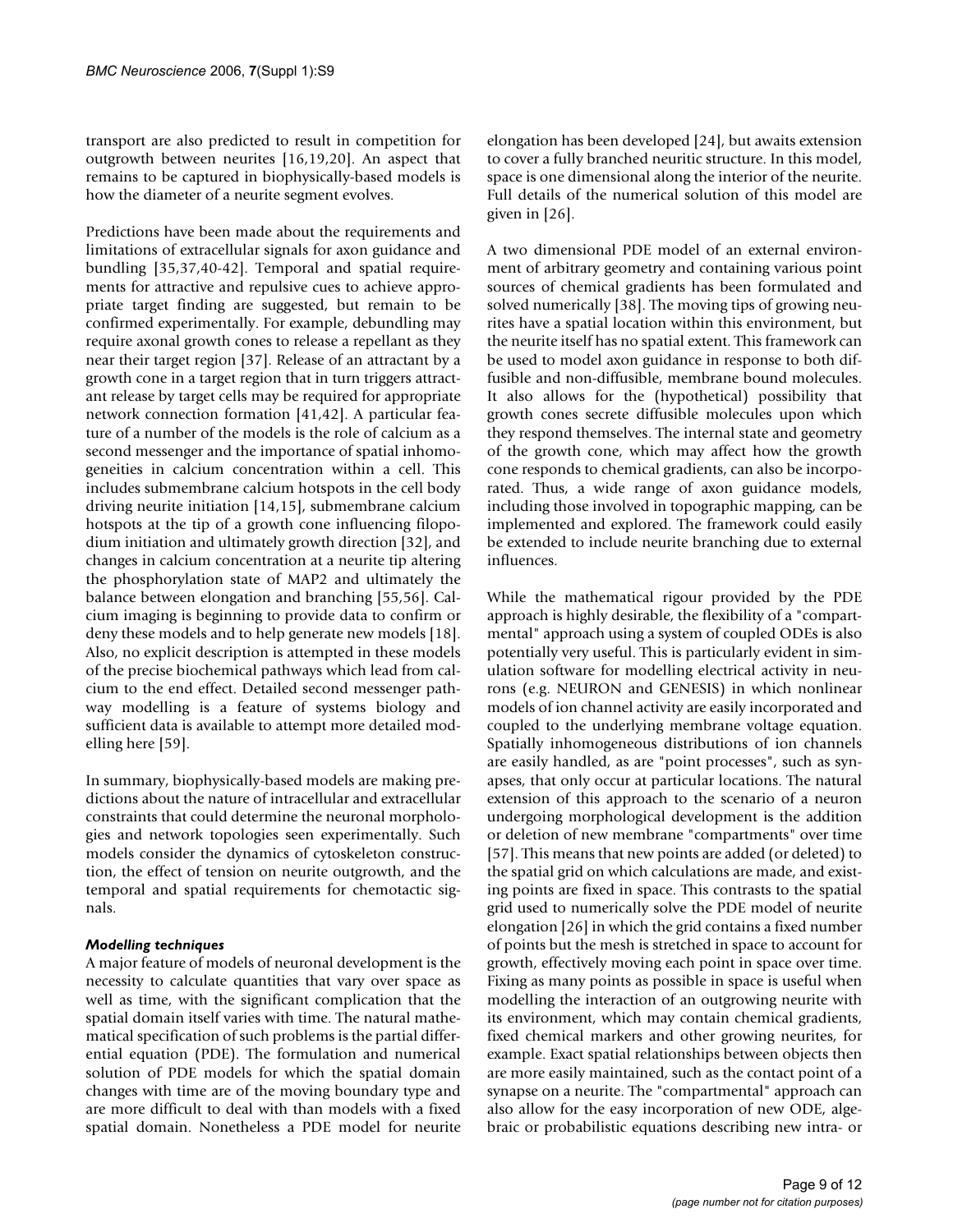extracellular components in a spatially inhomogeneous way.

#### *Towards a unified modelling environment for neuronal development*

From both a conceptual and a mathematical point of view it is possible to envisage a unified scenario that encompasses many of the individual models described above. Most of the models lie within the framework of a twodimensional external environment coupled with a onedimensional intracellular space. The external environment contains either point sources or continuous chemical gradients of attractors and repellors. Physical barriers, such as other cells, could also be present. The intracellular space describes the concentration of various chemicals along the length of neurites as determined by their sites of production and their transport by diffusion or active motors. Exceptions to this description are the two-dimensional intracellular space used to model neurite initiation [15] and growth cone locomotion [33]. A description that would combine these features would consist of a neuronal model with one spatial dimension along the intracellular length of neurites, possibly with two dimensional descriptions of the cell body and growth cones. The neuronal model would interact with a two dimensional description of the extracellular environment which may contain chemical gradients and other cells that could be detected by and influence the development of a neuron. The intracellular quantities of interest are the spatial concentration profiles of mo lecules involved in neurite outgrowth, such as tubulin. Sites of synthesis or influx and the one dimensional diffusion and active transport of molecules must be specified. Reactions between molecules may take place at predefined points or along the length of the neurite. Sources of attracting or repelling chemical factors and their static, or quasi-static gradients must be specified in the external environment. Growing neurons and other cells, such as glia, must occupy space in the external environment, thus allowing physical contact between cells.

Appropriate numerical schemes for implementing the required 2D external environment [38,41] and the ID intracellular environment [26,57] are available. Extending these schemes to include a 3D external environment should be conceptually straightforward, but would increase the computational burden considerably. The state vector approach employed by [38] to describe the interaction between growth cones and the external environment provides the framework required for combining complex models of cytoskeleton construction [55,56] with growth in an environment. It will, however, be necessary to account for interaction between a neurite and the environment at any point along the neurite, not just at the growth cone. Extra complexity also arises if it is necessary to take account of the space-filing of a developing neuron. This is certainly required to accurately describe growth in a multicellular environment. In this case both the internal and external spatial grids must be adaptable or deformable. The typical time scale for neuronal growth driven by chemical concentrations is on the order of minutes to hours. Growth is also known to be affected by electrical activity and synapse formation. These effects are only implicit in the models described here [18,55,56]. Explicit modelling of electrical activity requires a time scale of micro- or at most milli-seconds. It is not feasible to contemplate modelling neuronal development, which may proceed for days, on this time scale. So the inclusion in a model of the effect of explicit electrical activity on the developmental process would require an adaptive approach in which the model switches from development to modelling short periods of electrical activity. A calculation of the average effects of electrical activity could then be carried forward into the next period of developmental modelling.

Thus an appropriate unified modelling environment needs to encompass both varying spatial and temporal scales and inhomogeneities in the components of a given model. Appropriate and diverse mathematical techniques are required for calculating quantities at different scales of interest. These techniques are available individually, but a numerical simulation package that incorporates all required techniques to implement the unified modelling environment outlined here remains to be built.

## **Conclusion**

Mathematical modelling and numerical simulation are powerful tools to help us understand neuroscientific experimental data and ultimately the operation of the nervous system. User-friendly simulation software has led to an enormous body of work on modelling electrical activity in morphologically complex neurons and networks of neurons. Mathematical models of aspects of nervous system development are more disparate in nature but there is some commonality of themes and mathematical techniques, as reviewed here. Powerful simulation environments are beginning to be developed and this will hopefully lead to an expansion in the use of mathematical modelling to understand development of the nervous system.

#### **Acknowledgements**

This work has been funded by EPSRC grant GR/R89769/01 to BPG.

This article has been published as part of *BMC Neuroscience* Volume 7, Supplement 1, 2006: Problems and tools in the systems biology of the neuronal cell. The full contents of the supplement are available online at [http://](http://www.biomedcentral.com/bmcneurosci/7?issue=S1) [www.biomedcentral.com/bmcneurosci/7?issue=S1](http://www.biomedcentral.com/bmcneurosci/7?issue=S1).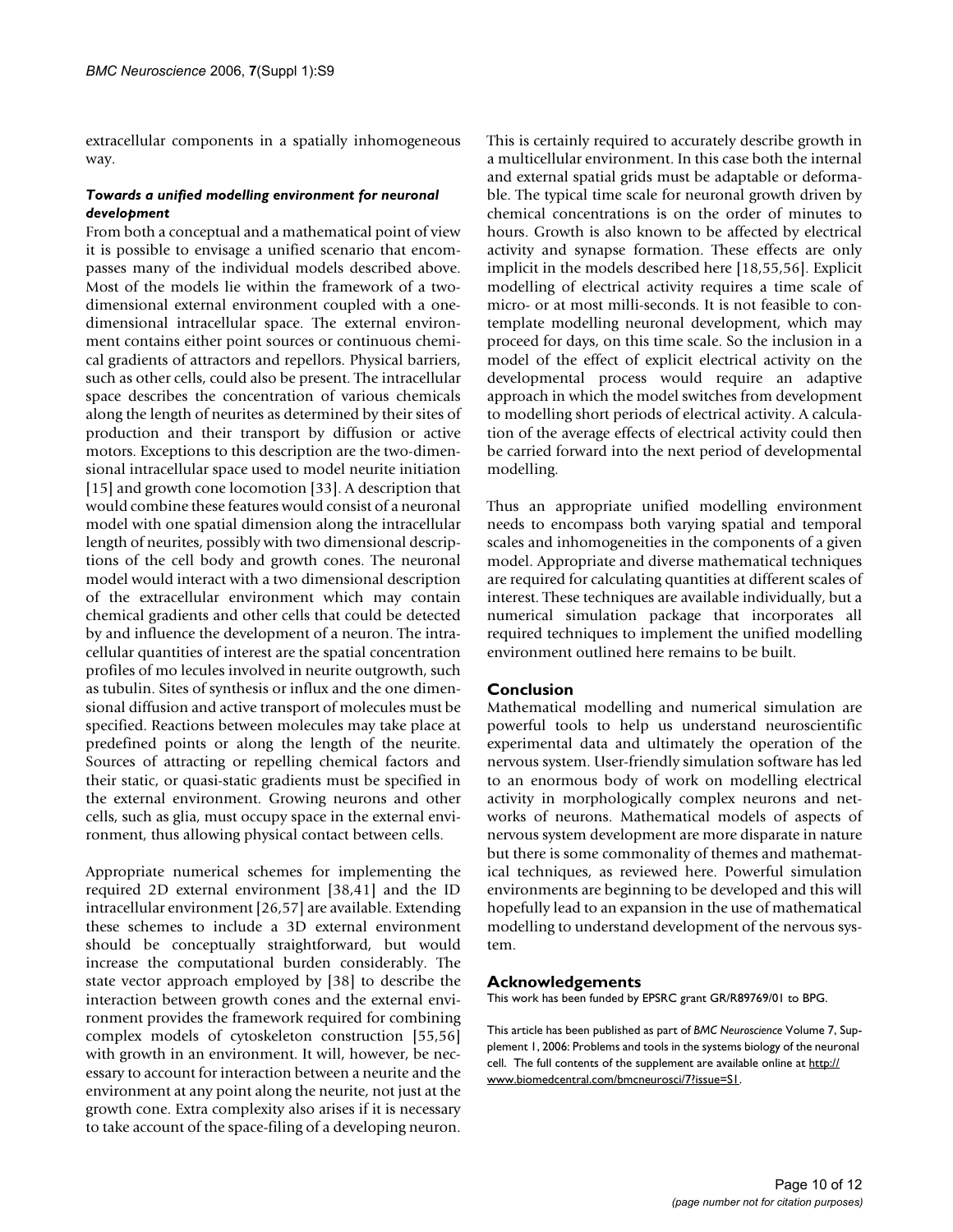#### **References**

- 1. Hillman D: **Neuronal shape parameters and substructures as a basis of neuronal form.** In *The Neurosciences, Fourth Study Program* Edited by: *Schmitt F, Worden F*. *Cambridge, MA: MIT Press*; 1979:477-498.
- 2. Burke R, Marks W, Ulfhake B: **[A parsimonious description of](http://www.ncbi.nlm.nih.gov/entrez/query.fcgi?cmd=Retrieve&db=PubMed&dopt=Abstract&list_uids=1607948) [motoneuron dendritic morphology using computer simula](http://www.ncbi.nlm.nih.gov/entrez/query.fcgi?cmd=Retrieve&db=PubMed&dopt=Abstract&list_uids=1607948)[tion.](http://www.ncbi.nlm.nih.gov/entrez/query.fcgi?cmd=Retrieve&db=PubMed&dopt=Abstract&list_uids=1607948)** *J Neurosci* 1992, **12:**2403-2416.
- 3. van Pelt J, Uylings H: **Natural variability in the geometry of dendritic branching patterns.** In *Modeling in the Neurosciences: From Ionic Channels to Neural Networks* Edited by: *Poznanski R*. *Harwood Academic*; 1999:79-108.
- 4. Mel BW: **[Synaptic integration in an excitable dendritic tree.](http://www.ncbi.nlm.nih.gov/entrez/query.fcgi?cmd=Retrieve&db=PubMed&dopt=Abstract&list_uids=8229160)** *J Neurophysiol* 1993, **70:**1086-1101.
- 5. Mainen Z, Sejnowski T: **[Influence of dendritic structure onfiring](http://www.ncbi.nlm.nih.gov/entrez/query.fcgi?cmd=Retrieve&db=PubMed&dopt=Abstract&list_uids=8684467)** [pattern in model neocortical neurons.](http://www.ncbi.nlm.nih.gov/entrez/query.fcgi?cmd=Retrieve&db=PubMed&dopt=Abstract&list_uids=8684467) **382:**363-366.
- 6. Graham B: **[Pattern recognition in a compartmental model of](http://www.ncbi.nlm.nih.gov/entrez/query.fcgi?cmd=Retrieve&db=PubMed&dopt=Abstract&list_uids=11762900) [a CA1 pyramidal neuron.](http://www.ncbi.nlm.nih.gov/entrez/query.fcgi?cmd=Retrieve&db=PubMed&dopt=Abstract&list_uids=11762900)** *Network* 2001, **12:**473-492.
- 7. Van Ooyen A, Duijnhouwer J, Remme M, Van Pelt J: **[The effect of](http://www.ncbi.nlm.nih.gov/entrez/query.fcgi?cmd=Retrieve&db=PubMed&dopt=Abstract&list_uids=12222816) [dendritic topology on firing patterns in model neurons.](http://www.ncbi.nlm.nih.gov/entrez/query.fcgi?cmd=Retrieve&db=PubMed&dopt=Abstract&list_uids=12222816)** *Network* 2002, **13:**311-325.
- 8. Segev I, Burke R: **Compartmental models of complex neurons.** In *Methods in Neuronal Modeling: From Ions to Networks* 2nd edition. Edited by: *Koch C, Segev I*. *Cambridge, Massachusetts: The MIT Press*; 1998.
- 9. Hines M: **[Efficient computation of branched nerve equations.](http://www.ncbi.nlm.nih.gov/entrez/query.fcgi?cmd=Retrieve&db=PubMed&dopt=Abstract&list_uids=6698635)** *Int J Biomed Comput* 1984, **15:**69-76.
- 10. Mascagni M, Sherman A: **Numerical methods for neuronal modeling.** In *Methods in Neuronal Modeling: From Ions to Networks* 2nd edition. Edited by: *Koch C, Segev I*. *Cambridge, Massachusetts: The MIT Press*; 1998.
- 11. Hines M, Carnevale N: **The NEURON simulation environment.** *Neural Comp* 1997, **9:**1179-1209.
- 12. Bower J, Beeman D: *The Book of GENESIS: exploring realistic neural models with the GEneral NEural Simulation System New York: Springer-Verlag*; 1994.
- 13. van Ooyen A: *Modeling Neural Development MIT Press*; 2003.
- Hentschel H, Fine A: [Instabilities in cellular dendritic morpho](http://www.ncbi.nlm.nih.gov/entrez/query.fcgi?cmd=Retrieve&db=PubMed&dopt=Abstract&list_uids=10057422)**[genesis.](http://www.ncbi.nlm.nih.gov/entrez/query.fcgi?cmd=Retrieve&db=PubMed&dopt=Abstract&list_uids=10057422)** *Phys Rev Lett* 1994, **73:**3592-3595.
- 15. Hentschel HG, Fine A: **[Diffusion-regulated control of cellular](http://www.ncbi.nlm.nih.gov/entrez/query.fcgi?cmd=Retrieve&db=PubMed&dopt=Abstract&list_uids=8587892) [dendritic morphogenesis.](http://www.ncbi.nlm.nih.gov/entrez/query.fcgi?cmd=Retrieve&db=PubMed&dopt=Abstract&list_uids=8587892)** *Proc Biol Sci* 1996, **263:**1-8.
- 16. Samuels DC, Hentschel HG, Fine A: **[The origin of neuronal polar](http://www.ncbi.nlm.nih.gov/entrez/query.fcgi?cmd=Retrieve&db=PubMed&dopt=Abstract&list_uids=8899865)[ization: a model of axon formation.](http://www.ncbi.nlm.nih.gov/entrez/query.fcgi?cmd=Retrieve&db=PubMed&dopt=Abstract&list_uids=8899865)** *Philos Trans R Soc Lond B Biol Sci* 1996, **351:**1147-1156.
- 17. Hentschel H, Samuels D, Fine A: **Instabilities during the dendritic and axonal development of neuronal form.** *Physica A* 1998, **254:**46-61.
- 18. Hentschel H, Fine A: **Early dendritic and axonal morphogenesis.** In *Modeling Neural Development* Edited by: *van Ooyen A*. *Cambridge MA: MIT Press*; 2003:49-74.
- 19. van Veen M, van Pelt J: **[Neuritic growth rate described by mod](http://www.ncbi.nlm.nih.gov/entrez/query.fcgi?cmd=Retrieve&db=PubMed&dopt=Abstract&list_uids=8186754)[eling microtubule dynamics.](http://www.ncbi.nlm.nih.gov/entrez/query.fcgi?cmd=Retrieve&db=PubMed&dopt=Abstract&list_uids=8186754)** *Bull Math Biol* 1994, **56:**249-273.
- 20. van Ooyen A, Graham B, Ramakers G: **Competition for tubulin between growing neurites during development.** *Neurocomputing* 2001, **38–40:**73-78.
- 21. van Ooyen A, van Pelt J: **Competition in neuronal morphogenesis and the development of nerve connections.** In *ComputationalNeuroanatomy: Principles and Methods* Edited by: *Ascoli G*. *Totawa NJ:The Humana Press Inc*; 2002:219-244.
- 22. Miller K, Samuels D: **[The axon as a metabolic compartment:](http://www.ncbi.nlm.nih.gov/entrez/query.fcgi?cmd=Retrieve&db=PubMed&dopt=Abstract&list_uids=9219672) [protein degradation, transport and maximum length of an](http://www.ncbi.nlm.nih.gov/entrez/query.fcgi?cmd=Retrieve&db=PubMed&dopt=Abstract&list_uids=9219672) [axon.](http://www.ncbi.nlm.nih.gov/entrez/query.fcgi?cmd=Retrieve&db=PubMed&dopt=Abstract&list_uids=9219672)** *J Theor Biol* 1997, **186:**373-379.
- 23. McLean D, van Ooyen A, Graham B: **Continuum model for tubulin-driven neurite elongation.** *Neurocomputing* 2004, **58– 60:**511-516.
- 24. McLean D, Graham B: **Mathematical formulation and analysis of a continuum model for tubulin-driven neurite elongation.** *Proc R Soc Lond A* 2004, **460:**2437-2456.
- 25. Alvarez J, Giuditta A, Koenig E: **[Protein synthesis inaxons and](http://www.ncbi.nlm.nih.gov/entrez/query.fcgi?cmd=Retrieve&db=PubMed&dopt=Abstract&list_uids=10821981) [terminals: significance for maintenance, plasticity and regu](http://www.ncbi.nlm.nih.gov/entrez/query.fcgi?cmd=Retrieve&db=PubMed&dopt=Abstract&list_uids=10821981)lation of phenotype; with a critique of slow transport theory.** *Prog Neurobiol* 2000, **62:**1-62.
- 26. Graham B, Lauchlan K, McLean D: **[Dynamics of outgrowth in a](http://www.ncbi.nlm.nih.gov/entrez/query.fcgi?cmd=Retrieve&db=PubMed&dopt=Abstract&list_uids=16649067) [continuum model of neurite elongation.](http://www.ncbi.nlm.nih.gov/entrez/query.fcgi?cmd=Retrieve&db=PubMed&dopt=Abstract&list_uids=16649067)** *J Comput Neurosci* 2006, **20:**43-60.
- 27. Smith D, Simmons R: **[Models of motor-assisted transport of](http://www.ncbi.nlm.nih.gov/entrez/query.fcgi?cmd=Retrieve&db=PubMed&dopt=Abstract&list_uids=11159382) [intracellular particles.](http://www.ncbi.nlm.nih.gov/entrez/query.fcgi?cmd=Retrieve&db=PubMed&dopt=Abstract&list_uids=11159382)** *Biophys J* 2001, **80:**45-68.
- 28. Pedigo S, Williams R: **[Concentration dependence ofvariability](http://www.ncbi.nlm.nih.gov/entrez/query.fcgi?cmd=Retrieve&db=PubMed&dopt=Abstract&list_uids=12324403) [in growth rates of microtubules.](http://www.ncbi.nlm.nih.gov/entrez/query.fcgi?cmd=Retrieve&db=PubMed&dopt=Abstract&list_uids=12324403)** *Biophys J* 2002, **83:**1809-1819.
- 29. Odde D: **[Estimation of the diffusion-limited rate of microtu](http://www.ncbi.nlm.nih.gov/entrez/query.fcgi?cmd=Retrieve&db=PubMed&dopt=Abstract&list_uids=9199774)[bule assembly.](http://www.ncbi.nlm.nih.gov/entrez/query.fcgi?cmd=Retrieve&db=PubMed&dopt=Abstract&list_uids=9199774)** *Biophys J* 1997, **73:**88-96.
- 30. Janulevicius A, van Pelt J, van Ooyen A: **[Compartment volume](http://www.ncbi.nlm.nih.gov/entrez/query.fcgi?cmd=Retrieve&db=PubMed&dopt=Abstract&list_uids=16410484) [influences microtubule dynamic instability: a model study.](http://www.ncbi.nlm.nih.gov/entrez/query.fcgi?cmd=Retrieve&db=PubMed&dopt=Abstract&list_uids=16410484)** *Biophys J* 2006, **90:**788-798.
- 31. Odde DJ, Cassimeris L, Buettner HM: **[Kinetics of microtubule](http://www.ncbi.nlm.nih.gov/entrez/query.fcgi?cmd=Retrieve&db=PubMed&dopt=Abstract&list_uids=8519980) [catastrophe assessed by probabilistic analysis.](http://www.ncbi.nlm.nih.gov/entrez/query.fcgi?cmd=Retrieve&db=PubMed&dopt=Abstract&list_uids=8519980)** *Biophys J* 1995, **69:**796-802.
- 32. Aeschlimann M: **Biophysical models of axonal pathfinding.** *Phd thesis, Faculty of Science, University of Lausanne, Switzerland*; 2000.
- 33. Li GH, Qin CD, Li MH: **[On the mechanisms of growth cone](http://www.ncbi.nlm.nih.gov/entrez/query.fcgi?cmd=Retrieve&db=PubMed&dopt=Abstract&list_uids=7967628) [locomotion: modeling and computer simulation.](http://www.ncbi.nlm.nih.gov/entrez/query.fcgi?cmd=Retrieve&db=PubMed&dopt=Abstract&list_uids=7967628)** *J Theor Biol* 1994, **169:**355-362.
- 34. Mogilner A, Edelstein-Keshet L: **[Regulation of actin dynamics in](http://www.ncbi.nlm.nih.gov/entrez/query.fcgi?cmd=Retrieve&db=PubMed&dopt=Abstract&list_uids=12202352) [rapidly moving cells: a quantitative analysis.](http://www.ncbi.nlm.nih.gov/entrez/query.fcgi?cmd=Retrieve&db=PubMed&dopt=Abstract&list_uids=12202352)** *Biophys J* 2002, **83:**1237-1258.
- 35. Goodhill G, Urbach J: **Axon guidance and gradient detection by growth cones.** In *Modeling Neural Development* Edited by: *vanOoyen A*. *Cambridge, MA: MIT Press*; 2003:95-110.
- 36. Aeschlimann M, Tettoni L: **Biophysical model of axonal pathfinding.** *Neurocomputing* 2001, **38–40:**87-92.
- 37. Hentschel H, van Ooyen A: **Models of axon guidance and bun**dling during development. **266:**2231-2238.
- 38. Krottje J, van Ooyen A: **A mathematical framework for modelling axon guidance.** *Bull Math Biol* in press.
- 39. Willshaw D, Price D: **Models for topographic map formation.** In *Modeling Neural Development* Edited by: *van Ooyen A*. *Cambridge, MA: MIT Press*; 2003:213-244.
- 40. Maskery S, Buettner H, Shinbrot T: **[Growth cone pathfinding: a](http://www.ncbi.nlm.nih.gov/entrez/query.fcgi?cmd=Retrieve&db=PubMed&dopt=Abstract&list_uids=15242518) [competition between deterministic and stochastic events.](http://www.ncbi.nlm.nih.gov/entrez/query.fcgi?cmd=Retrieve&db=PubMed&dopt=Abstract&list_uids=15242518)** *BMC Neuroscience* 2004, **5:**22.
- 41. Segev R, Ben-Jacob E: **[Generic modeling of chemotactic based](http://www.ncbi.nlm.nih.gov/entrez/query.fcgi?cmd=Retrieve&db=PubMed&dopt=Abstract&list_uids=10935760)** [self-wiring of neural networks.](http://www.ncbi.nlm.nih.gov/entrez/query.fcgi?cmd=Retrieve&db=PubMed&dopt=Abstract&list_uids=10935760) **13:**185-199.
- 42. Segev R, Ben-Jacob E: **Chemical waves and internal energy during cooperative self-wiring of neural nets.** *Neurocomputing* 2001, **38–40:**875-879.
- Acebes A, Ferrus A: [Cellular and molecular features of axon](http://www.ncbi.nlm.nih.gov/entrez/query.fcgi?cmd=Retrieve&db=PubMed&dopt=Abstract&list_uids=11074265) **[collaterals and dendrites.](http://www.ncbi.nlm.nih.gov/entrez/query.fcgi?cmd=Retrieve&db=PubMed&dopt=Abstract&list_uids=11074265)** *TINS* 2000, **23:**557-565.
- 44. Samsonovich A, Ascoli G: **[Statistical determinants of dendritic](http://www.ncbi.nlm.nih.gov/entrez/query.fcgi?cmd=Retrieve&db=PubMed&dopt=Abstract&list_uids=15390156) [morphology in hippocampal pyramidal neurons: a hidden](http://www.ncbi.nlm.nih.gov/entrez/query.fcgi?cmd=Retrieve&db=PubMed&dopt=Abstract&list_uids=15390156) [Markov model.](http://www.ncbi.nlm.nih.gov/entrez/query.fcgi?cmd=Retrieve&db=PubMed&dopt=Abstract&list_uids=15390156)** *Hippocampus* 2005, **15:**166-183.
- 45. Ascoli G: *Computational Neuroanatomy: Principles and Methods Totawa NJ: The Humana Press Inc*; 2002.
- 46. Ascoli G: **[Neuroanatomical algorithms for dendritic model](http://www.ncbi.nlm.nih.gov/entrez/query.fcgi?cmd=Retrieve&db=PubMed&dopt=Abstract&list_uids=12222813)[ling.](http://www.ncbi.nlm.nih.gov/entrez/query.fcgi?cmd=Retrieve&db=PubMed&dopt=Abstract&list_uids=12222813)** *Network* 2002, **13:**247-260.
- 47. van Veen M, van Pelt J: **A model for outgrowth of branching neurites.** *J Theor Biol* 1992, **159:**1-23.
- 48. Li GH, Qin CD, Wang LW: **Computer model of growth cone behavior and neuronal morphogenesis.** *J Theor Biol* 1995, **174:**381-389.
- 49. Bray D: **[Branching patterns of individual sympathetic neurons](http://www.ncbi.nlm.nih.gov/entrez/query.fcgi?cmd=Retrieve&db=PubMed&dopt=Abstract&list_uids=4687915) [in culture.](http://www.ncbi.nlm.nih.gov/entrez/query.fcgi?cmd=Retrieve&db=PubMed&dopt=Abstract&list_uids=4687915)** *J Cell Biol* 1973, **56:**702-712.
- 50. Tamori Y: **Theory of dendritic morphology.** *Phys Rev E* 1993, **48:**3124-3129.
- 51. Shefi O, Harel A, Chklovskii D, Ben-Jacob E, Ayali A: **Biophysical constraints on neuronal branching.** *Neurocomputing* 2004, **58– 60:**487-495.
- 52. Shefi O, Golebowicz S, Ben-Jacob E, Ayali A: **[A two-phase growth](http://www.ncbi.nlm.nih.gov/entrez/query.fcgi?cmd=Retrieve&db=PubMed&dopt=Abstract&list_uids=15514989) [strategy in cultured neuronal networks as reflected by the](http://www.ncbi.nlm.nih.gov/entrez/query.fcgi?cmd=Retrieve&db=PubMed&dopt=Abstract&list_uids=15514989) [distribution of neurite branching angles.](http://www.ncbi.nlm.nih.gov/entrez/query.fcgi?cmd=Retrieve&db=PubMed&dopt=Abstract&list_uids=15514989)** *J Neurobiol* 2005, **62:**361-368.
- 53. Samsonovich A, Ascoli G: **[Statistical morphological analysis of](http://www.ncbi.nlm.nih.gov/entrez/query.fcgi?cmd=Retrieve&db=PubMed&dopt=Abstract&list_uids=12503080) [hippocampal principal neurons indicates cell-specific repul](http://www.ncbi.nlm.nih.gov/entrez/query.fcgi?cmd=Retrieve&db=PubMed&dopt=Abstract&list_uids=12503080)[sion of dendrites from their own cell.](http://www.ncbi.nlm.nih.gov/entrez/query.fcgi?cmd=Retrieve&db=PubMed&dopt=Abstract&list_uids=12503080)** *J Neurosci Res* 2003, **71:**173-187.
- 54. Graham B, van Ooyen A: **[Transport limited effects in a model](http://www.ncbi.nlm.nih.gov/entrez/query.fcgi?cmd=Retrieve&db=PubMed&dopt=Abstract&list_uids=15321709) [of dendritic branching.](http://www.ncbi.nlm.nih.gov/entrez/query.fcgi?cmd=Retrieve&db=PubMed&dopt=Abstract&list_uids=15321709)** *J Theor Biol* 2004, **230:**421-432.
- 55. Hely T, Graham B, van Ooyen A: **[A computational model of den](http://www.ncbi.nlm.nih.gov/entrez/query.fcgi?cmd=Retrieve&db=PubMed&dopt=Abstract&list_uids=11397138)[drite elongation and branching based on MAP2 phosphoryla](http://www.ncbi.nlm.nih.gov/entrez/query.fcgi?cmd=Retrieve&db=PubMed&dopt=Abstract&list_uids=11397138)[tion.](http://www.ncbi.nlm.nih.gov/entrez/query.fcgi?cmd=Retrieve&db=PubMed&dopt=Abstract&list_uids=11397138)** *J Theor Biol* 2001, **210:**375-384.